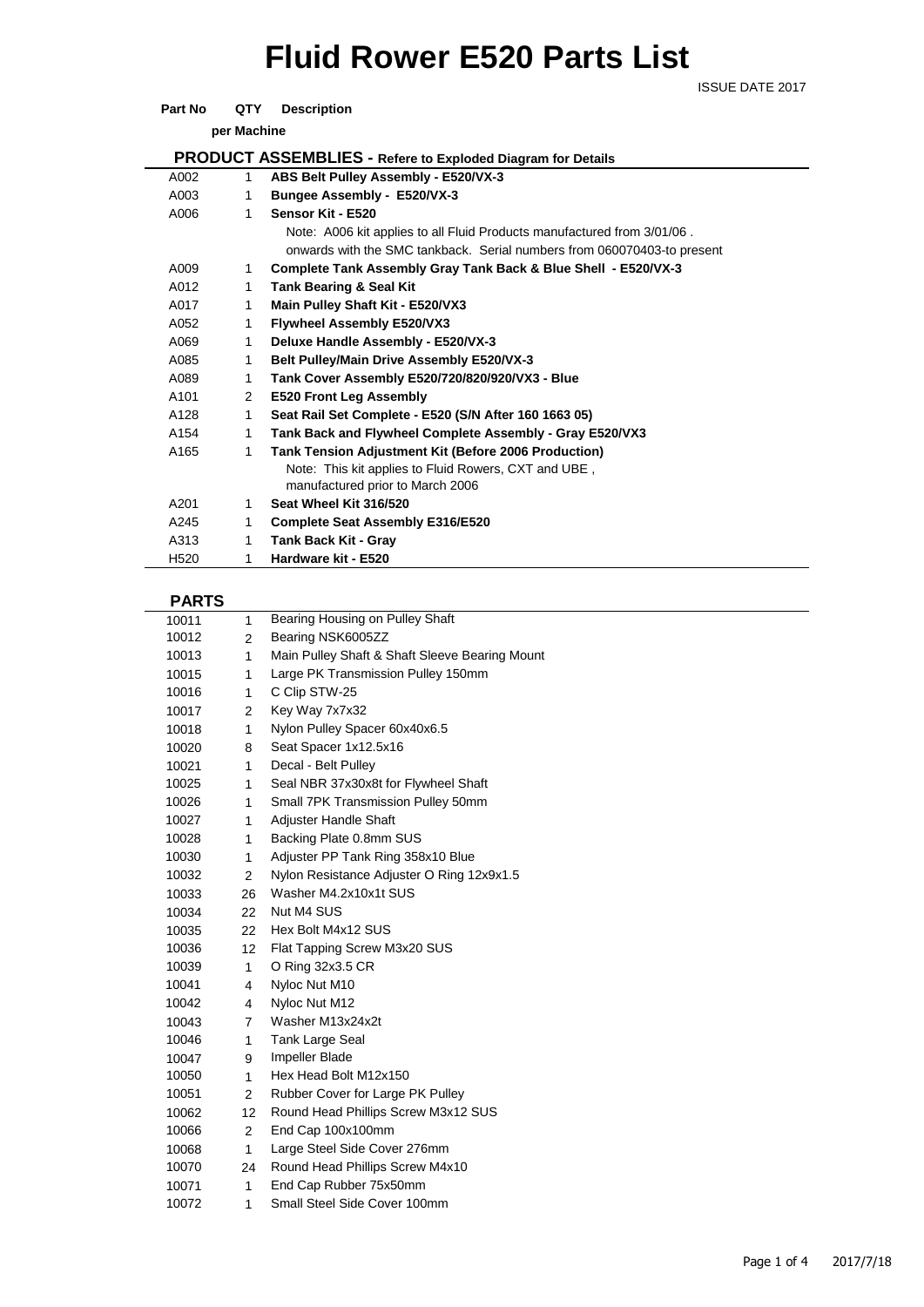| Part No        | QTY         | <b>Description</b>                                        |
|----------------|-------------|-----------------------------------------------------------|
|                | per Machine |                                                           |
| 10076          | 4           | Seat Wheel                                                |
| 10078          | 4           | C Clip ISTW-12                                            |
| 10079          | 1           | Seat LS - E28                                             |
| 10080          | 10          | Dome Head Bolt M6x20                                      |
| 10081          | 23          | Washer M6x16x1t                                           |
| 10082          | 26          | Washer M10x21x2t                                          |
| 10083          | 12          | Dome Head Bolt M10x20                                     |
| 10084          | 1           | Bungee Pulley with Bearing & C Clip                       |
| 10085          | 1           | Bearing NBN-6201ZZ                                        |
| 10086          | 1           | C Clip RTW-35                                             |
| 10087          | 1           | Spacer 16x12x12.5                                         |
| 10088          | 1           | Dome Head Bolt M12x50                                     |
| 10096          | 4           | Dome Head Bolt M10x70<br>Nut Dome Head M10 Same as 60122  |
| 10097<br>10099 | 2<br>1      | Decal - Caution 216/316                                   |
| 10101          | 4           | Rubber Bumper TT500                                       |
| 10103          | 2           | <b>Transport Wheel</b>                                    |
| 10104          | 4           | Plastic Spacer 15x10.1x12                                 |
| 10105          | 2           | Shaft                                                     |
| 10107          | 2           | Spacer for Rail                                           |
| 10108          | 2           | Spacer for Computer Mount                                 |
| 10109          | 1           | PK Belt 7 Rib 926mm Hutchinson                            |
| 10111          | 1           | <b>Belt Guard Aluminum</b>                                |
| 10115          | 1           | Hex Head Bolt M10x80                                      |
| 10116          | 1           | Dome Head Bolt M10x60                                     |
| 10117          | 1           | Computer Wiring 1200mm                                    |
| 10129          | 1           | Decal - "How to Row"                                      |
| 10131          | 1           | Water Treatment Tablet - 4 Tabs                           |
| 10133          | 1           | Allen Key 6mm                                             |
| 10135          | 2           | Rubber Rear Leg Insert Bottom                             |
| 10137          | 1           | Belt Pulley Spacer 38.1x25.7x2t Same as 73002 & 60115     |
| 10139<br>10140 | 2<br>6      | Spring Washer M10<br>Rear Leg Bolt M10x47.5mm             |
| 10141          | 1           | Washer 13x20x1t                                           |
| 10143          | 1           | Allen Key 4mm                                             |
| 10145          | 1           | Bearing Spacer 30x25.1x20.5mm                             |
| 10146          | 1           | Ball Bearing NSK6006ZZ                                    |
| 10156          | 1           | Sensor Bracket                                            |
| 10157          | 1           | Speed Sensor 300mm                                        |
| 10162          | 4           | Grub Screw M8x10                                          |
| 10171          | 4           | Dome Head Bolt M6x8                                       |
| 10173          | 4           | Counter Sunk Bolt M6x15                                   |
| 10174          | 4           | Nyloc Nut M6                                              |
| 10176          | 2           | Foot Strap - Black & Buckle                               |
| 10184          | 1           | Adjuster Handle & PU Cover P/N #10193                     |
| 10186          | 1           | C Clip RTW - 48                                           |
| 10189          | 1           | <b>Tank Tension Adjustment Bushing</b><br>Washer M8x26x2t |
| 10190          | 2           | Hex Head Bolt M8x120                                      |
| 10191<br>10207 | 1<br>1      | Wing Plug Yellow with Flat O-ring #13039 - Mickey Mouse   |
| 10212          | 1           | Bearing FAG6005ZZ                                         |
| 10910          | 2           | Front Leg - E520                                          |
| 11075          | 4           | Bearing for Seat Frame                                    |
| 11077          | 2           | Axle. Shaft                                               |
| 11404          | 2           | Bar Catch - E520/VX3                                      |
| 11409          | 2           | Handle Grip - Deluxe                                      |
| 11411          | 1           | Handle Rubber Cover - Belt Deluxe                         |
| 11412          | 1           | Handle with Belt 2000mm And Grips #11409 - E520 / VX3     |
| 11517          | 4           | Spacer for VX-3 Transport Wheel                           |
| 11601          | 1           | Seat Frame                                                |
| 12300          | 1           | Tank Back - Gray                                          |
| 13014          | 1           | Belt Pulley & 2 x INA One Way Bearings #10019             |
| 13039          | 1           | Flat O Ring 33XØ4                                         |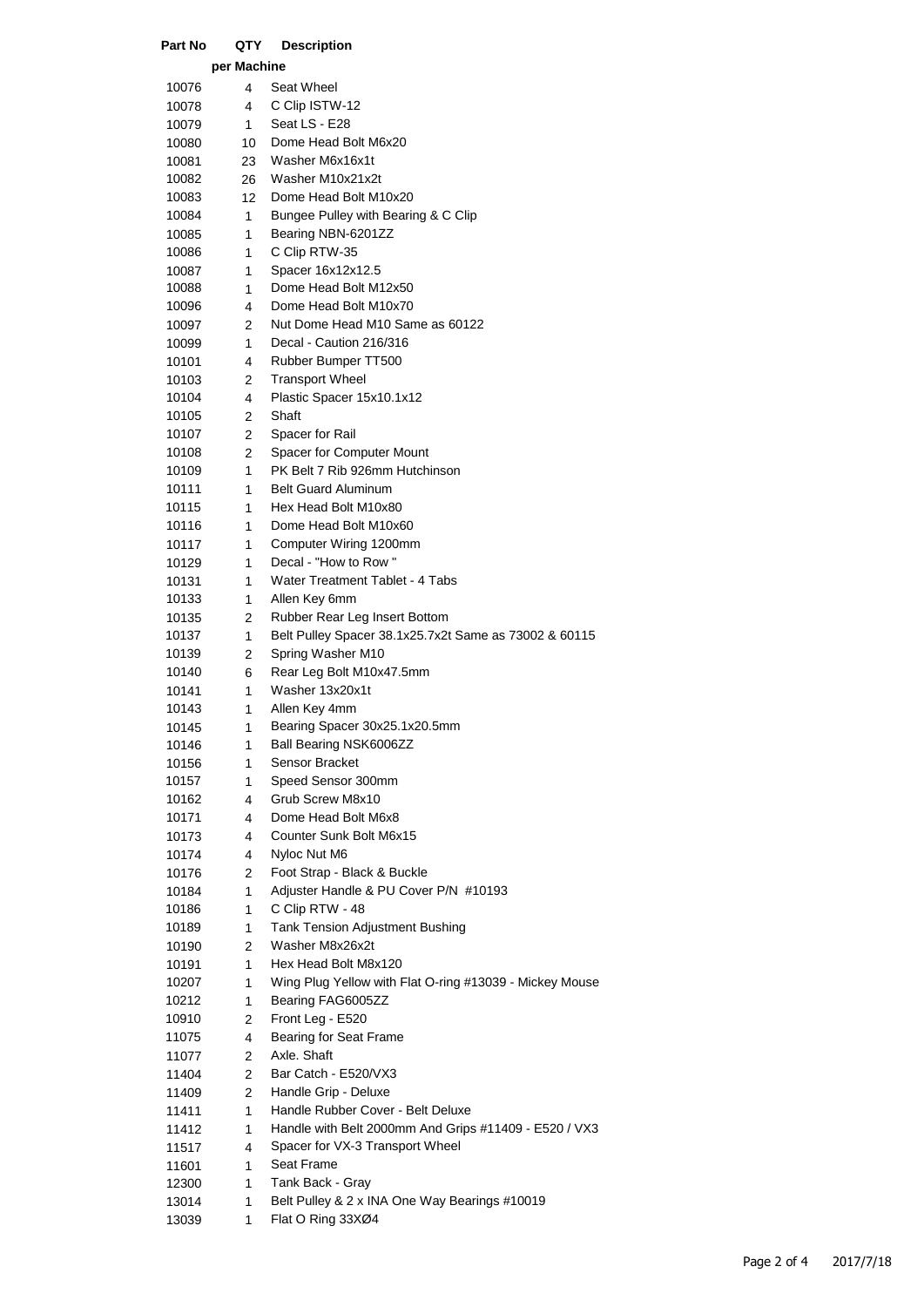| Part No     | QTY            | <b>Description</b>                                                                   |  |  |  |  |
|-------------|----------------|--------------------------------------------------------------------------------------|--|--|--|--|
| per Machine |                |                                                                                      |  |  |  |  |
| 13044       | 1              | Tank Outer Cover Ring - Blue                                                         |  |  |  |  |
| 13045       | 1              | PC Tank Cover & Level Decal 20R #10059 & Triangle plate #13046 & Bolts #65992 - Blue |  |  |  |  |
| 13117       | 1              | Heart Rate Wiring 1050mm - Upper                                                     |  |  |  |  |
| 13173       | 1              | Counter Sunk Bolt M5x25                                                              |  |  |  |  |
| 13174       | 3              | Nyloc Nut M5                                                                         |  |  |  |  |
| 13701       | 1              | Rear Leg with Decal #10206 - E316/E520                                               |  |  |  |  |
| 13903       | 1              | IPM with USB without HR Built-in                                                     |  |  |  |  |
| 13904       | 1              | Multi-Tool                                                                           |  |  |  |  |
| 13933       | 1              | <b>IPM Button Face</b>                                                               |  |  |  |  |
| 14211       | 1              | Main Frame Complete - E520                                                           |  |  |  |  |
| 20150       | 1              | Dome Head Bolt M10x15                                                                |  |  |  |  |
| 24005       | 1.             | Washer M11x22x1t SUS                                                                 |  |  |  |  |
| 50933       | 1              | <b>LCD</b> for IPM                                                                   |  |  |  |  |
| 61063       | 2              | Footplate Slider with Velcro #65997                                                  |  |  |  |  |
| 61064       | $\overline{2}$ | Footplate Slider Base 120x111x22.8                                                   |  |  |  |  |
| 61067       | 10             | Dome Head Bolt M5x15                                                                 |  |  |  |  |
| 65992       | 4              | Flat Tapping Screw M3x12 - SUS                                                       |  |  |  |  |
| 65997       | 2              | Velcro for Sliding Footplate                                                         |  |  |  |  |
| 70303       | 1              | Flywheel - E316/VX2/E520/VX3                                                         |  |  |  |  |
| 70321       | 1              | Tank Plug Black with O-ring #10039 (Decal - Do Not Remove)                           |  |  |  |  |
| 71024       | $\overline{2}$ | Hex Head Bolt M12x35                                                                 |  |  |  |  |
| 72313       | 1              | Impeller Shaft - E520/VX3                                                            |  |  |  |  |
| 73082       | 2              | Washer 30x10.2x3t SUS Same as 10138                                                  |  |  |  |  |
| 74038       | 1              | Rubber Bumper for Rear Leg                                                           |  |  |  |  |
| 74346       | 1              | <b>Plastic Computer Stalk</b>                                                        |  |  |  |  |
| 75016       | 2              | O-Ring 37.7x3.5 for Handle                                                           |  |  |  |  |

## **E520 - Recommended Parts Holding**

| Part No          | Qty            | <b>Description</b>                                                                   |  |  |  |
|------------------|----------------|--------------------------------------------------------------------------------------|--|--|--|
| A002             | 1              | ABS Belt Pulley Assembly - E520/VX-3                                                 |  |  |  |
| A003             | 3              | Bungee Assembly - E520/VX-3                                                          |  |  |  |
| A006             | 3              | Sensor Kit - E520                                                                    |  |  |  |
| A012             | $\overline{2}$ | Tank Bearing & Seal Kit                                                              |  |  |  |
| A069             | $\mathbf{1}$   | Deluxe Handle Assembly - E520/VX-3                                                   |  |  |  |
| A313             | 1              | Tank Back Kit - Gray                                                                 |  |  |  |
| H <sub>520</sub> | $\overline{2}$ | Hardware kit - E520                                                                  |  |  |  |
| 10016            | $\mathbf{1}$   | C Clip STW-25                                                                        |  |  |  |
| 10017            | $\mathbf{1}$   | Key Way 7x7x32                                                                       |  |  |  |
| 10025            | $\overline{2}$ | Seal NBR 37x30x8t for Flywheel Shaft                                                 |  |  |  |
| 10026            | $\overline{2}$ | Small 7PK Transmission Pulley 50mm                                                   |  |  |  |
| 10032            | $\overline{2}$ | Nylon Resistance Adjuster O Ring 12x9x1.5                                            |  |  |  |
| 10046            | $\overline{2}$ | Tank Large Seal                                                                      |  |  |  |
| 10051            | $\overline{2}$ | Rubber Cover for Large PK Pulley                                                     |  |  |  |
| 10062            | 12             | Round Head Phillips Screw M3x12 SUS                                                  |  |  |  |
| 10066            | $\overline{2}$ | End Cap 100x100mm                                                                    |  |  |  |
| 10071            | $\mathbf{1}$   | End Cap Rubber 75x50mm                                                               |  |  |  |
| 10076            | 8              | Seat Wheel                                                                           |  |  |  |
| 10079            | $\mathbf{1}$   | Seat LS - E28                                                                        |  |  |  |
| 10084            | $\mathbf{1}$   | Bungee Pulley with Bearing & C Clip                                                  |  |  |  |
| 10085            | $\mathbf{1}$   | Bearing NBN-6201ZZ                                                                   |  |  |  |
| 10086            | $\mathbf{1}$   | C Clip RTW-35                                                                        |  |  |  |
| 10109            | $\mathbf{1}$   | PK Belt 7 Rib 926mm Hutchinson                                                       |  |  |  |
| 10117            | $\overline{2}$ | Computer Wiring 1200mm                                                               |  |  |  |
| 10131            | 4              | Water Treatment Tablet - 4 Tabs                                                      |  |  |  |
| 10157            | $\overline{2}$ | Speed Sensor 300mm                                                                   |  |  |  |
| 10176            | 4              | Foot Strap - Black & Buckle                                                          |  |  |  |
| 10207            | $\overline{2}$ | Wing Plug Yellow with Flat O-ring #13039 - Mickey Mouse                              |  |  |  |
| 11409            | 4              | Handle Grip - Deluxe                                                                 |  |  |  |
| 13044            | $\mathbf{1}$   | Tank Outer Cover Ring - Blue                                                         |  |  |  |
| 13045            | 1              | PC Tank Cover & Level Decal 20R #10059 & Triangle plate #13046 & Bolts #65992 - Blue |  |  |  |